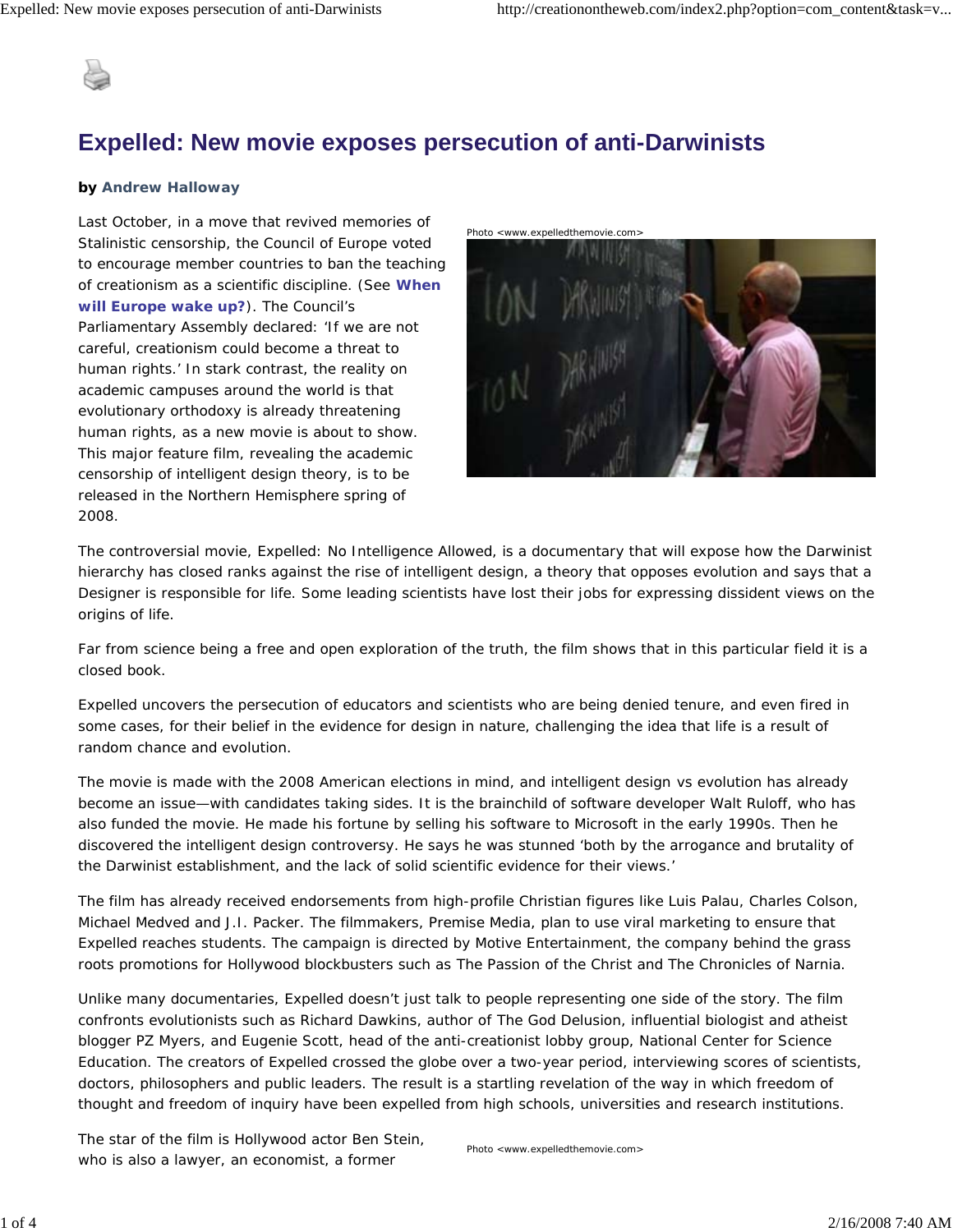presidential speechwriter, author and social commentator. In the film, he discovers biologists, astronomers, chemists and philosophers who have had their reputations destroyed and their careers ruined by a scientific establishment that allows absolutely no dissent from Charles Darwin's theory of random mutation and natural selection.

For example, Stein meets Richard Sternberg, a double Ph.D. biologist who allowed a peer-reviewed research paper describing the evidence for intelligence in the universe to be published in the scientific journal *Proceedings*. Not long after



publication, officials from the National Center for Science Education and the Smithsonian Institution, where Sternberg was a research fellow, began a coordinated smear and intimidation campaign to get the promising young scientist expelled from his position. This attack on scientific freedom was so egregious that it prompted a congressional investigation. See **The Smithsonian/Sternberg controversy**.

Stein also meets astrophysicist Guillermo Gonzalez, who was denied tenure at Iowa State University in spite of his extraordinary record of achievement. Gonzalez made the mistake of documenting the design he has observed in the universe. See **Darwinian thought police strike again**. There is also Caroline Crocker, a brilliant biology teacher at George Mason University who was forced out of the university for briefly discussing problems with Darwinian theory, and for telling the students that some scientists believe there is evidence of design in the universe. The list goes on and on.

'Big Science in this area of biology has lost its way,' says Stein. 'Scientists are supposed to be allowed to follow the evidence wherever it may lead, no matter what the implications are. Freedom of inquiry has been greatly compromised, and this is not only anti-American, it's anti-science. It's anti-the whole concept of learning.'

Walt Ruloff, Co-Executive Producer, says, 'The incredible thing about Expelled is that we don't resort to manipulating our interviews for the purpose of achieving the "shock effect," something that has become common in documentary film these days.

Scientists are supposed to be allowed to follow the evidence wherever it may lead, no matter what the implications are.—Ben Stein, star of Expelled.

'Premise Media took on this difficult mission because we believe the greatest asset of humanity is our freedom to explore and discover truth.'

Even since the film was made, another case of censorship in American universities has come to light. In September, Baylor University took offline the Evolutionary Informatics Laboratory website that had been administered by Robert Marks, Distinguished Professor of Electrical and Computer Engineering at Baylor, because the administration claimed there were anonymous complaints linking the lab to intelligent design.

This is the third instance in which Baylor University has restricted free speech and punished a faculty member because of their views on intelligent design. In 2000, the University administration caved in to pressure from Darwinian activists demanding they shut down the Michael Polanyi Research Center, established in part to do research on intelligent design theory. In 2006, legal scholar Francis Beckwith was denied tenure by Baylor administrators in part because of his writings supporting the constitutionality of teaching intelligent design. The Board of Regents reversed that decision and Beckwith was granted tenure, but only after a long public battle.

Casey Luskin, a spokesman for Discovery Institute, America's leading think tank on intelligent design, says: 'There is a troubling pattern of scientists and scholars at Baylor University coming under attack for questioning evolution. The freedom of scientists, teachers and students to question Darwin is coming under increasing attack by people that can only be called Darwinian fundamentalists. 'What has happened to Professor Marks is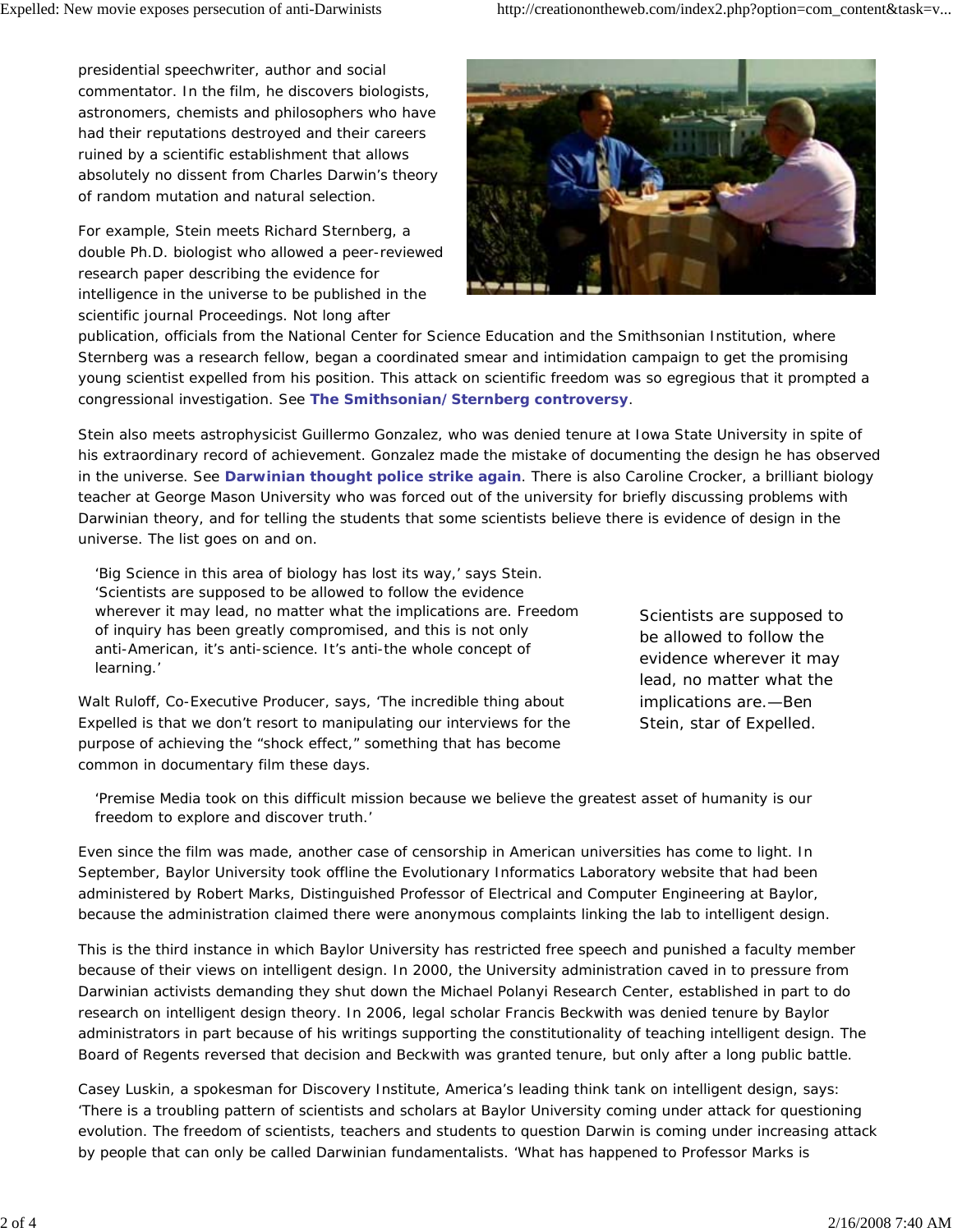censorship, pure and simple.' (See also **US Congressional leader castigated for creation comments**.)

Dr Marks has gone the extra mile in trying to accommodate any legitimate concerns Baylor administrators may have had about his evolutionary informatics website, even agreeing to put a disclaimer on the site making clear that it represented his views as a faculty member, not the university as a whole. But Baylor administrators have now spurned Marks' efforts to accommodate them, apparently reneging on a compromise brokered by Marks' attorney.

But scientists who support intelligent design shouldn't be surprised at their predicament. Before the particular subset of anti-Darwinism known as 'intelligent design' arrived on the scene, creationist scientists had been systematically persecuted for decades, and still are today. For example, when Dr Marcus Ross, a young palaeontologist at the University of Rhode Island, submitted his doctoral thesis on mosasaurs—giant extinct marine reptiles—he was 'outed' as a young-Earth creationist. The revelation, in *The New York Times*, sparked an impassioned debate about whether his views should preclude him from his chosen profession. (Dr Ross was interviewed in CMI's *Creation* magazine in December 2007.)

The fact that he is a brilliant scientist, whose research is described by colleagues as impeccable, seemed irrelevant to the orthodox Darwinists, who called for him to be sacked simply because he expresses different scientific views to theirs.

Eugenie Scott, executive director of the US National Centre for Science Education, favoured a hard line against Dr Ross because of the suspicion that he would use his doctorate 'to miseducate the public'.

Is academic censorship also taking place in the UK? If anything, it's probably worse on Darwin's home patch. Mark Pickering, head of student ministries at the Christian Medical Fellowship, says that there is systematic bias in the scientific world against intelligent design: 'I have academic colleagues who do not yet have tenure who cannot own up to their professors that they have sympathy with intelligent design because that would be the end of their career. This is despite them already proving themselves as good scientists' (*Student British Medical Journal*, June 07).

In December 2006, *The Guardian* reported that an influential group of academics were demanding a change in the law to ensure UK scholars are given complete freedom of speech in universities. More than 60 educators from Academics for Academic Freedom called for laws to be extended to ensure that academics are free to 'question and test received wisdom, and to put forward unpopular opinions'.

A statement on the AFAF website says:

'In today's political climate it is harder than ever for academics to defend open debate. Restrictive legislation, and the bureaucratic rules and regulations of government quangos and of universities themselves, have undermined academic freedom.

'Many academics are fearful of upsetting managers and politicians by expressing controversial opinions. Afraid to challenge mainstream thought, many pursue self-censorship.'

The very fact that such a campaign is necessary seems to prove that

In today's political climate it is harder than ever for academics to defend open debate.—Academics for Academic Freedom

free debate and research in the UK are under threat. Richard Dawkins has publicly called for **Andy McIntosh**, Professor of Thermodynamics at Leeds to be sacked simply for claiming evolutionary theory is wrong. (Note: the title 'professor' is given only to the highest academic rank at UK and British Commonwealth universities, unlike in American universities.)

Howard Taylor, chaplain at Heriot-Watt University in Edinburgh, says: 'At Caltech University in Los Angeles, a lecturer has complained that the scientific hierarchy is behaving like the "mother church" of the Middle Ages and intimidating those of a different view.'

While the lecturer was talking about scientific dissent on global warming, it appears that the comparison is just